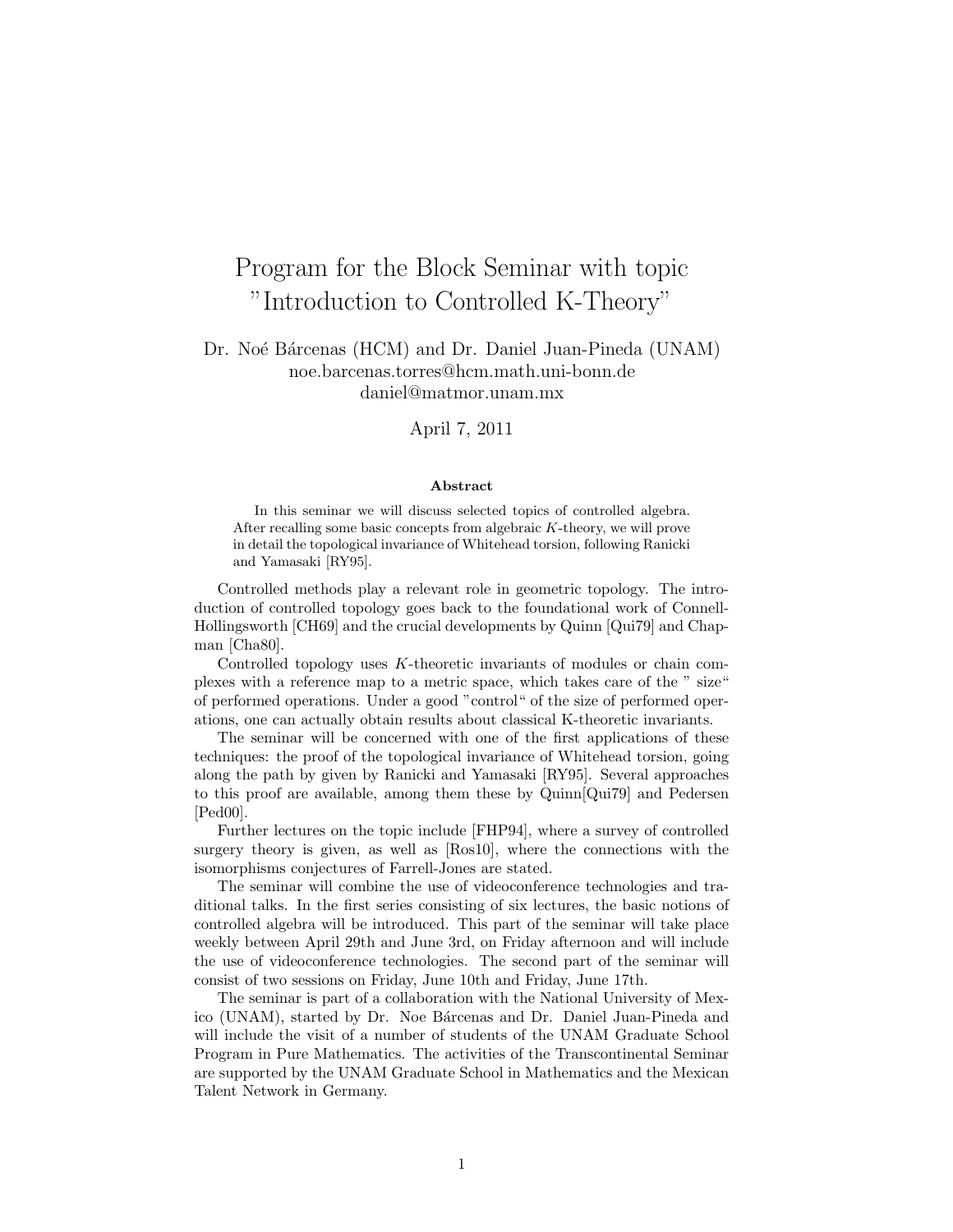- Introduction to the projective class group  $K_0$ . In this talk, the speaker shall introduce the projective class group and Wall's finiteness obstruction. Pages 1-7 in [Ros94] for the basic definitions, which at least should be illustrated with the examples provided by theorem 1.3.1 , page 11 in [Ros94]. See [Ros94] 41-58 for the Finiteness obstruction.
- Whitehead torsion and simple homotopy theory. In this talk, Whitehead groups and whitehead Torsion will be introduced. For the definition of whitehead groups, the reference is [KL05], pages 35 to 39 (without the discussion of the Bass-Heller-Swan Decomposition). For whitehead Torsion, chapter 6, page 43 to 53 in [KL05].
- Nil Groups and the Bass-Heller Swan decomposition. The speaker should explain how the two copies of Nil groups lie inside  $K_1(R(t,t^{-1})$  and how does the Whitehead torsion decomposes into the different factors, this is needed for the third lecture in the second part. References [Ros94], pages 132 to 153.
- Geometric modules and controlled algebra. The speaker should introduce the notion of geometric modules and geometric chain complexes, as well as the notion of a projective object in these categories. Reference [RY95], section 1.
- Controlled Finiteness obstruction. The speaker should introduce the notion of controlled K-theory Groups and controlled chain equivalence of controlled projective modules. Reference [RY95], section 3.
- Controlled Whitehead Torsion. In this talk, the notion of controlled relative Whitehead groups will be introduced, as well as the notions of nstable,  $\epsilon$  simple equivalences, and  $\epsilon$ -n stable equivalences, which will be used to give the controlled relative whitehead groups an abelian group structure, proposition 4.1 in [RY95], and to prove the composition formula, proposition 4.8 in [RY95].

Second session

- Relative  $K$ -theory. After recalling briefly the notion of controlled relative whitehead groups, the speaker shall discuss the notion of an  $\epsilon$ -domination, and prove the "stable exact sequence theorem ", Theorem 5.3 in [RY95].
- Excision and controlled Mayer-Vietoris Sequences. The speaker should state the Controlled Mayer-Vietoris sequence in theorem 6.2 in [RY95].
- Controlled Whitehead Group of  $M \times S^1$ . In this talk, the goal is to prove a controlled version of the Bass-Heller-Swan decomposition, [RY95], section 7.
- Proof of the "Eventually Vietoris Theorem". The speaker should define negative controlled K-theory, and to prove Theorem 8.1 in [RY95], section 8, and its corollaries, particularly 8.3. For the definition of negative controlled K-theory, see the appendix in the same reference.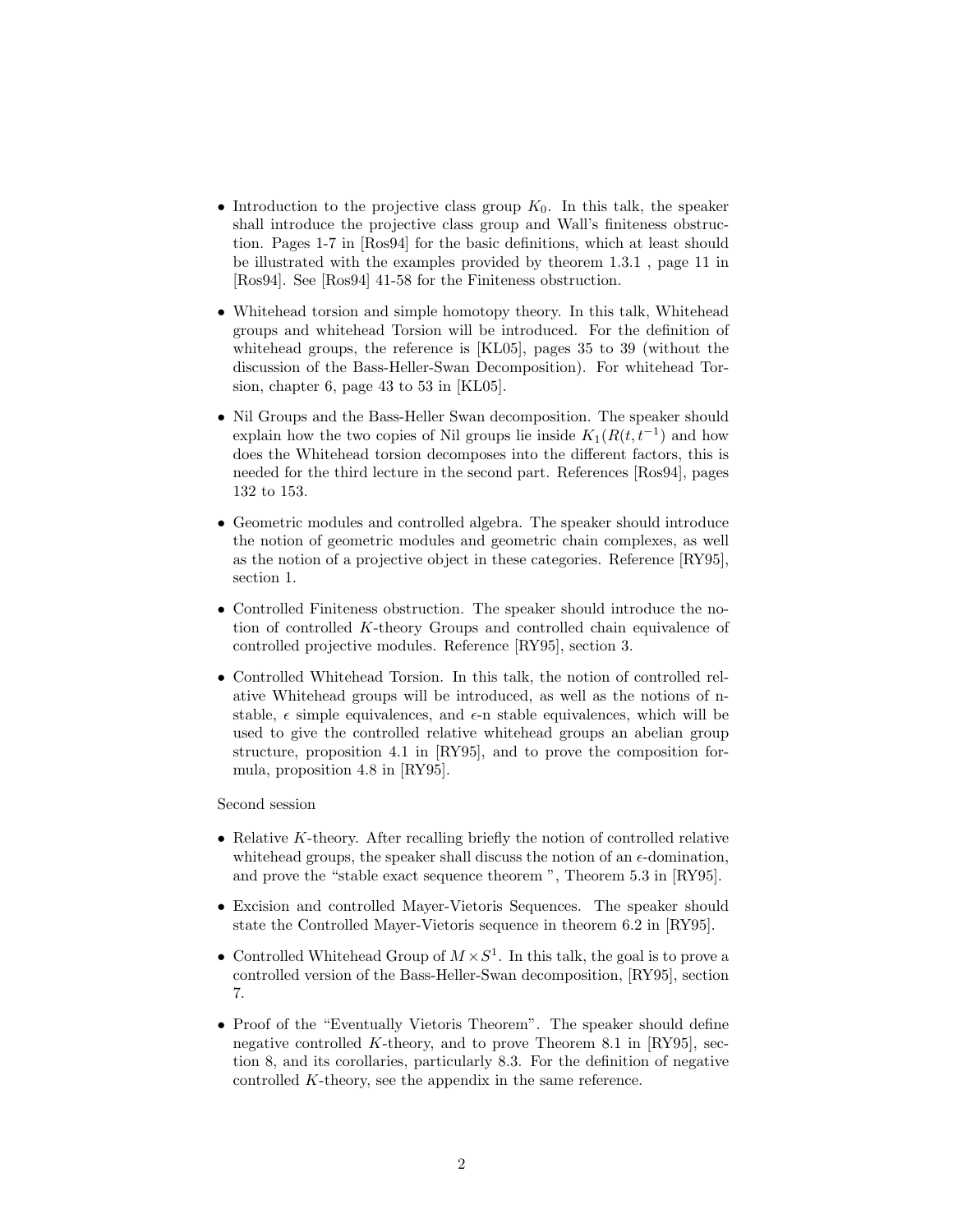• Proof of the topological invariance of the Whitehead Torsion. After introducing controlled Whitehead torsion using the theory of transverse CWcomplexes, this talk is aimed to finish the proof of the topological invariance of whitehead torsion, Theorem 10.1 in [RY95].